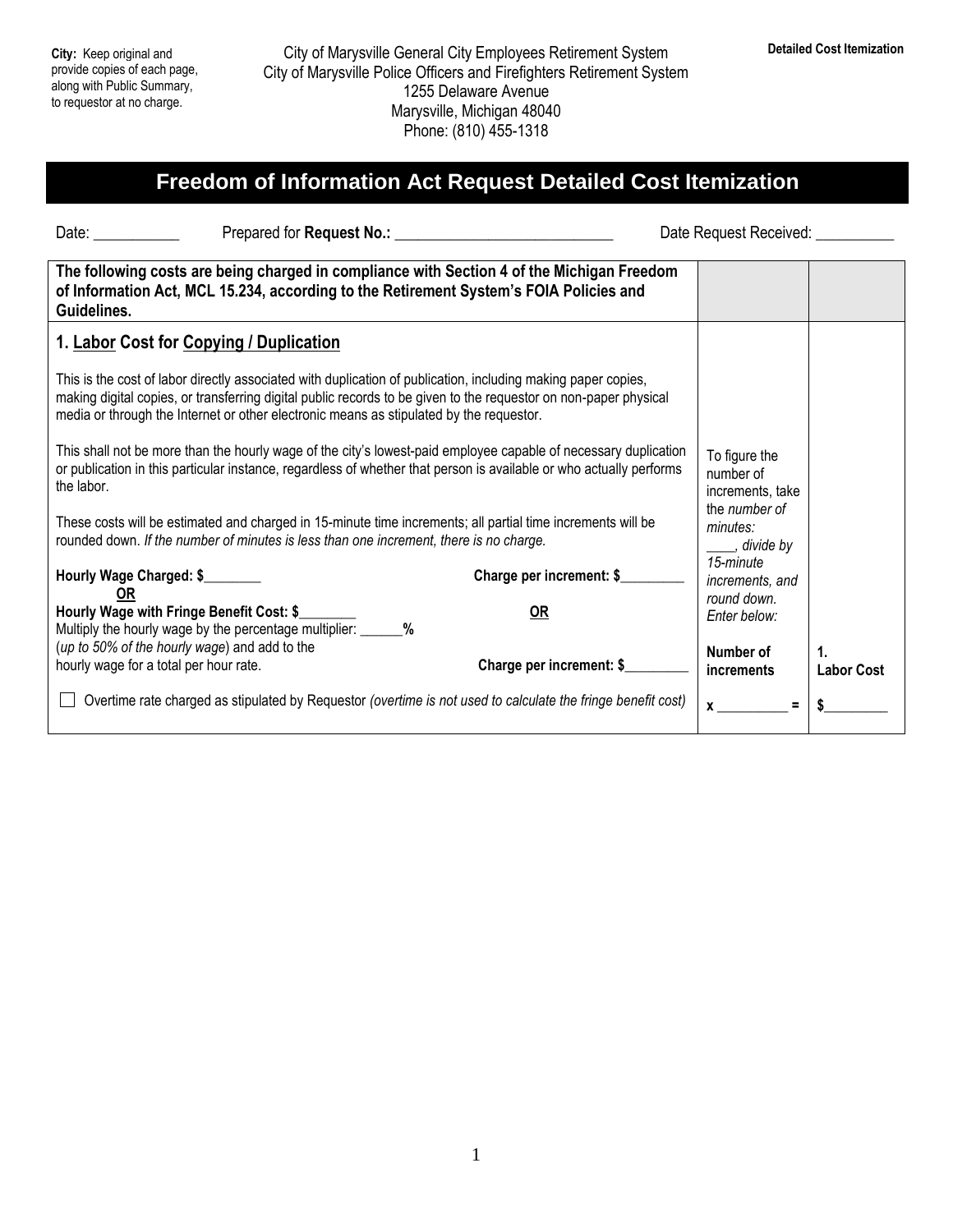| 2. Labor Cost to Locate:<br>This is the cost of labor directly associated with the necessary searching for, locating, and examining public<br>records in conjunction with receiving and fulfilling a granted written request. This fee is being charged<br>because failure to do so will result in unreasonably high costs to the Retirement System that are<br>excessive and beyond the normal or usual amount for those services compared to the Retirement<br>System's usual FOIA requests, because of the nature of the request in this particular instance,<br>specifically:<br>The Retirement System will not charge more than the hourly wage of the City's lowest-paid employee capable of<br>searching for, locating, and examining the public records in this particular instance, regardless of whether that<br>person is available or who actually performs the labor.<br>These costs will be estimated and charged in 15-minute time increments; all partial time increments must be<br>rounded down. If the number of minutes is less than 15, there is no charge.<br>Hourly Wage Charged: \$<br>OR<br>Hourly Wage with Fringe Benefit Cost: \$ | Charge per increment: \$<br><b>OR</b> | To figure the<br>number of<br>increments, take<br>the number of<br>minutes:<br>stride by the divide by<br>15-minute<br>increments, and<br>round down.<br>Enter below: |                          |
|---------------------------------------------------------------------------------------------------------------------------------------------------------------------------------------------------------------------------------------------------------------------------------------------------------------------------------------------------------------------------------------------------------------------------------------------------------------------------------------------------------------------------------------------------------------------------------------------------------------------------------------------------------------------------------------------------------------------------------------------------------------------------------------------------------------------------------------------------------------------------------------------------------------------------------------------------------------------------------------------------------------------------------------------------------------------------------------------------------------------------------------------------------------|---------------------------------------|-----------------------------------------------------------------------------------------------------------------------------------------------------------------------|--------------------------|
| Multiply the hourly wage by the percentage multiplier: ______%<br>(up to 50% of the hourly wage) and add to the                                                                                                                                                                                                                                                                                                                                                                                                                                                                                                                                                                                                                                                                                                                                                                                                                                                                                                                                                                                                                                               |                                       | Number of                                                                                                                                                             | 2.                       |
| hourly wage for a total per hour rate.<br>Overtime rate charged as stipulated by Requestor (overtime is not used to calculate the fringe benefit cost)                                                                                                                                                                                                                                                                                                                                                                                                                                                                                                                                                                                                                                                                                                                                                                                                                                                                                                                                                                                                        | Charge per increment: \$              | increments<br>$x \overline{\phantom{a}}$<br>$\equiv$ .                                                                                                                | <b>Labor Cost</b><br>\$  |
| 3a. Employee Labor Cost for Separating Exempt from Non-Exempt (Redacting):<br>(Fill this out if using a city employee. If contracted, use No. 3b instead).<br>The Retirement System will not charge for labor directly associated with redaction if it knows or has reason to<br>know that it previously redacted the record in question and still has the redacted version in its possession.<br>This fee is being charged because failure to do so will result in unreasonably high costs to the<br>Retirement System that are excessive and beyond the normal or usual amount for those services<br>compared to the Retirement System's usual FOIA requests, because of the nature of the request in this<br>particular instance, specifically:                                                                                                                                                                                                                                                                                                                                                                                                            |                                       |                                                                                                                                                                       |                          |
| This is the cost of labor of a city employee, including necessary review, directly associated with separating and<br>deleting exempt from nonexempt information. This shall not be more than the hourly wage of the city's lowest-<br>paid employee capable of separating and deleting exempt from nonexempt information in this particular<br>instance, regardless of whether that person is available or who actually performs the labor.<br>These costs will be estimated and charged in 15-minute time increments; all partial time increments must be<br>rounded down. If the number of minutes is less than 15, there is no charge.                                                                                                                                                                                                                                                                                                                                                                                                                                                                                                                     |                                       | To figure the<br>number of<br>increments, take<br>the number of<br>minutes:<br>, divide by<br>15-minute<br>increments, and<br>round down.                             |                          |
| Hourly Wage Charged: \$<br><b>OR</b>                                                                                                                                                                                                                                                                                                                                                                                                                                                                                                                                                                                                                                                                                                                                                                                                                                                                                                                                                                                                                                                                                                                          | Charge per increment: \$              | Enter below:                                                                                                                                                          |                          |
| Hourly Wage with Fringe Benefit Cost: \$<br>Multiply the hourly wage by the percentage multiplier: ____ %<br>(up to 50% of the hourly wage) and add to the<br>hourly wage for a total per hour rate.                                                                                                                                                                                                                                                                                                                                                                                                                                                                                                                                                                                                                                                                                                                                                                                                                                                                                                                                                          | OR<br>Charge per increment: \$        | Number of<br>increments<br>$\equiv$<br>$x \overline{\phantom{a}}$                                                                                                     | 3a.<br><b>Labor Cost</b> |
| Overtime rate charged as stipulated by Requestor (overtime is not used to calculate the fringe benefit cost)                                                                                                                                                                                                                                                                                                                                                                                                                                                                                                                                                                                                                                                                                                                                                                                                                                                                                                                                                                                                                                                  |                                       |                                                                                                                                                                       |                          |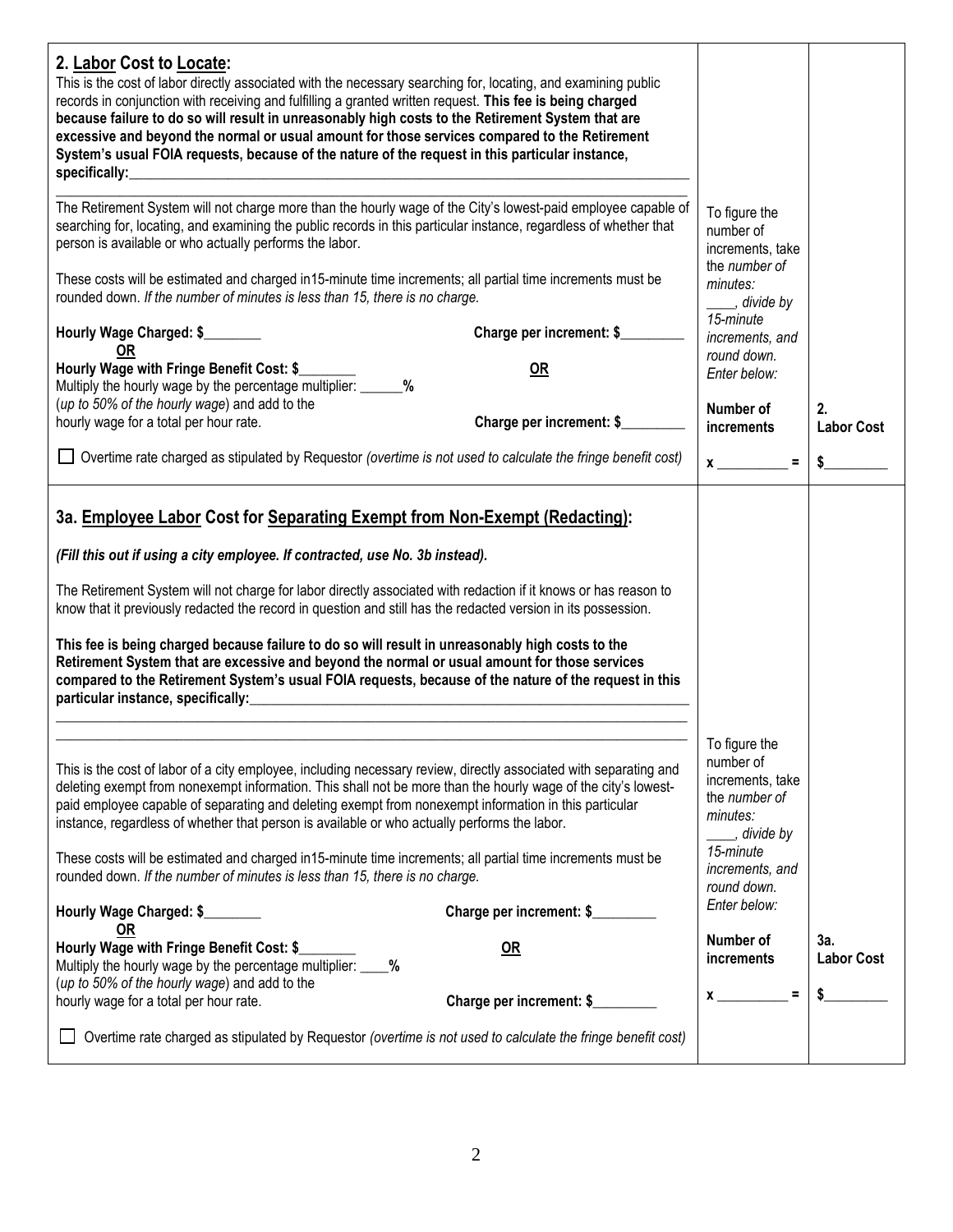| 3b. Contracted Labor Cost for Separating Exempt from Non-Exempt (Redacting):<br>(Fill this out if using a contractor, such as the attorney. If using in-house employee, use No. 3a instead.)<br>The Retirement System will not charge for labor directly associated with redaction if it knows or has reason to<br>know that it previously redacted the record in question and still has the redacted version in its possession.<br>This fee is being charged because failure to do so will result in unreasonably high costs to the<br>Retirement System that are excessive and beyond the normal or usual amount for those services<br>compared to the Retirement System's usual FOIA requests, because of the nature of the request in this<br>particular instance,                                                                                                                                                                                                                                                                                                                                                                                                                                                                                                                                                                                                                                                                         | To figure the<br>number of<br>increments, take<br>the number of                                                                                                                                                                                                                                                                                                                                                      |                                                    |
|------------------------------------------------------------------------------------------------------------------------------------------------------------------------------------------------------------------------------------------------------------------------------------------------------------------------------------------------------------------------------------------------------------------------------------------------------------------------------------------------------------------------------------------------------------------------------------------------------------------------------------------------------------------------------------------------------------------------------------------------------------------------------------------------------------------------------------------------------------------------------------------------------------------------------------------------------------------------------------------------------------------------------------------------------------------------------------------------------------------------------------------------------------------------------------------------------------------------------------------------------------------------------------------------------------------------------------------------------------------------------------------------------------------------------------------------|----------------------------------------------------------------------------------------------------------------------------------------------------------------------------------------------------------------------------------------------------------------------------------------------------------------------------------------------------------------------------------------------------------------------|----------------------------------------------------|
| As this city does not employ a person capable of separating exempt from non-exempt information in this<br>particular instance, as determined by the FOIA Coordinator, this is the cost of labor of a contractor (i.e.: outside<br>attorney), including necessary review, directly associated with separating and deleting exempt information from<br>nonexempt information. This shall not exceed an amount equal to 6 times the state minimum hourly wage rate<br>of \$8.15.<br>These costs will be estimated and charged in 15-minute time increments; all partial time increments must be<br>rounded down. If the number of minutes is less than 15, there is no charge.<br>Hourly Cost Charged: \$<br>Charge per increment: \$                                                                                                                                                                                                                                                                                                                                                                                                                                                                                                                                                                                                                                                                                                             | minutes:<br>____, divide by<br>15-minute<br>increments, and<br>round down to:<br>increments.<br>Enter below:<br>Number of<br>increments<br>$x \sim$ =                                                                                                                                                                                                                                                                | 3 <sub>b</sub><br><b>Labor Cost</b><br>\$          |
| 4. Copying / Duplication Cost:<br>Copying costs may be charged if a copy of a public record is requested, or for the necessary copying of a record<br>for inspection (for example, to allow for blacking out exempt information, to protect old or delicate original<br>records, or because the original record is a digital file or database not available for public inspection).<br>No more than the actual cost of a sheet of paper, up to maximum 10 cents per sheet for:<br>Letter (8 $\frac{1}{2}$ x 11-inch, single and double-sided): \$0.10 cents per sheet<br><b>Legal</b> ( $8\frac{1}{2}$ x 14-inch, single and double-sided): \$0.10 cents per sheet<br>No more than the actual cost of a sheet of paper for other paper sizes:<br>Other paper sizes (single and double-sided): ______ cents / dollars per sheet<br>$\bullet$<br>Actual and most reasonably economical cost of non-paper physical digital media:<br>Circle applicable: Disc / Tape / Drive / Other Digital Medium Cost per Item: _________<br>$\bullet$<br>The cost of paper copies must be calculated as a total cost per sheet of paper. The fee cannot exceed 10<br>cents per sheet of paper for copies of public records made on 8-1/2- by 11-inch paper or 8-1/2- by 14-inch<br>paper. A city must utilize the most economical means available for making copies of public records, including<br>using double-sided printing, if cost saving and available. | Number of<br>Sheets:<br>$x \overline{ )} =$<br>$=$<br>$\mathbf x$ and $\mathbf x$ and $\mathbf x$ and $\mathbf x$ and $\mathbf x$ and $\mathbf x$ and $\mathbf x$ and $\mathbf x$ and $\mathbf x$ and $\mathbf x$ and $\mathbf x$ and $\mathbf x$ and $\mathbf x$ and $\mathbf x$ and $\mathbf x$ and $\mathbf x$ and $\mathbf x$ and $\mathbf x$ and $\mathbf x$ and $\mathbf x$ and<br>No. of Items:<br>$x \sim$ = | Costs:<br>S.<br>\$<br>4. Total<br><b>Copy Cost</b> |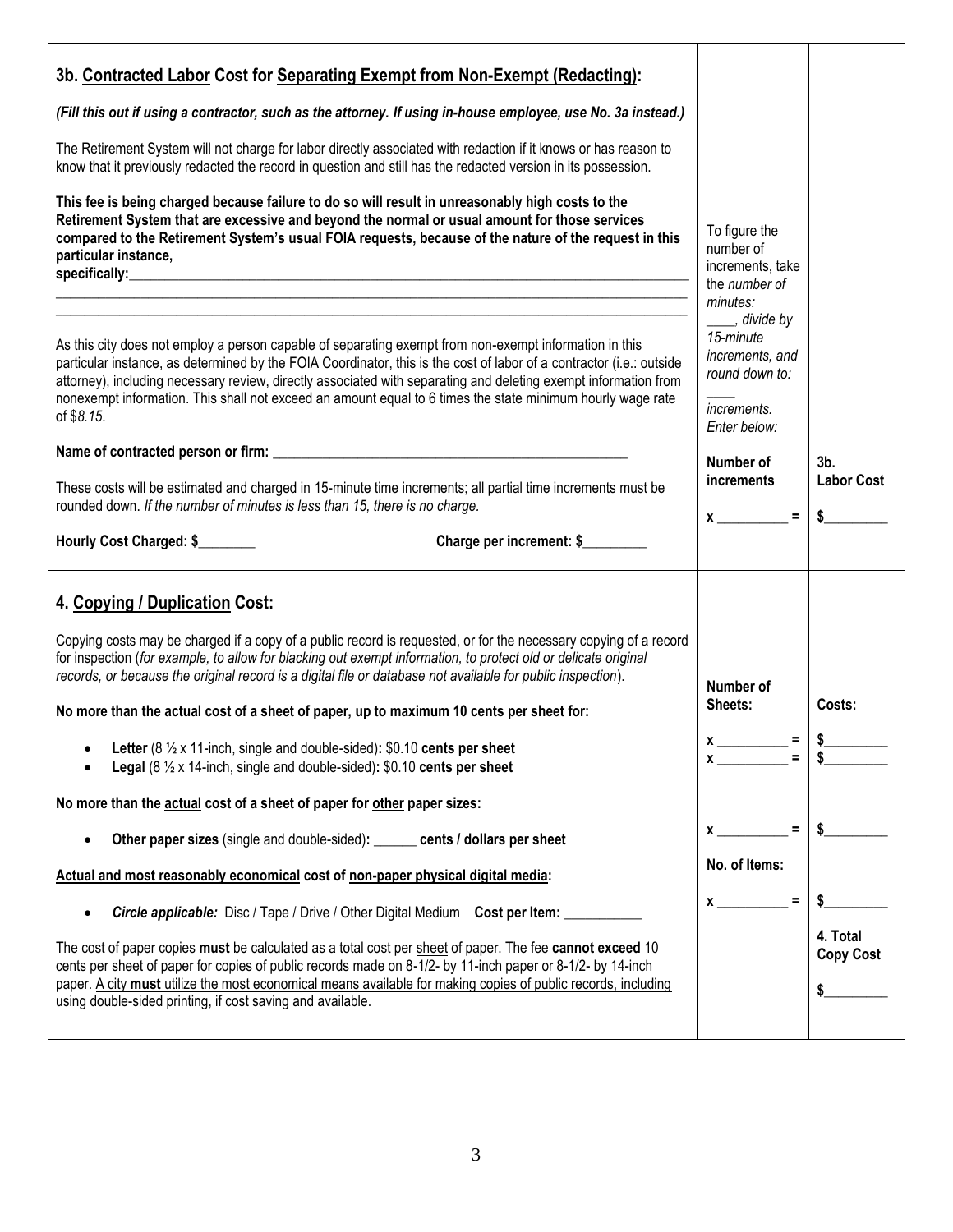| 5. Mailing Cost:                                                                                                                                                                                                                                                                                                                                                                           |                                               |                                           |
|--------------------------------------------------------------------------------------------------------------------------------------------------------------------------------------------------------------------------------------------------------------------------------------------------------------------------------------------------------------------------------------------|-----------------------------------------------|-------------------------------------------|
| The Retirement System will charge the actual cost of mailing, if any, for sending records in a reasonably<br>economical and justifiable manner. Delivery confirmation is not required.                                                                                                                                                                                                     |                                               |                                           |
| The Retirement System <i>may</i> charge for the least expensive form of postal delivery confirmation.<br>$\bullet$<br>The Retirement System cannot charge more for expedited shipping or insurance unless specifically<br>$\bullet$<br>requested by the requestor.*                                                                                                                        | Number of<br><b>Envelopes or</b><br>Packages: | Costs:                                    |
| Actual Cost of Envelope or Packaging: \$                                                                                                                                                                                                                                                                                                                                                   | $x \sim$                                      |                                           |
| Actual Cost of Postage: \$<br>$$$ per pound                                                                                                                                                                                                                                                                                                                                                |                                               |                                           |
| Actual Cost (least expensive) Postal Delivery Confirmation: \$                                                                                                                                                                                                                                                                                                                             | $x \overline{\phantom{a}} =$                  | $\frac{1}{2}$                             |
| *Expedited Shipping or Insurance as Requested: \$                                                                                                                                                                                                                                                                                                                                          | $x \overline{\phantom{a}}$<br>$\equiv$        | $\mathsf{s}$                              |
| * Requestor has requested expedited shipping or insurance                                                                                                                                                                                                                                                                                                                                  |                                               | 5. Total<br><b>Mailing Cost</b><br>$\sim$ |
| 6a. Copying/Duplicating Cost for Records Already on City/Retirement System's<br>Website:                                                                                                                                                                                                                                                                                                   |                                               |                                           |
| If the public body has included the website address for a record in its written response to the requestor, and the<br>requestor thereafter stipulates that the public record be provided to him or her in a paper format or non-paper<br>physical digital media, the city will provide the public records in the specified format and may charge copying<br>costs to provide those copies. | Number of<br>Sheets:                          | Costs:                                    |
| No more than the actual cost of a sheet of paper, up to maximum 10 cents per sheet for:                                                                                                                                                                                                                                                                                                    |                                               |                                           |
| Letter (8 1/2 x 11-inch, single and double-sided): _____ cents per sheet<br>Legal (8 1/2 x 14-inch, single and double-sided): _____ cents per sheet                                                                                                                                                                                                                                        | $x \overline{\phantom{a}}$ =<br>$x_{\_\_\_\}$ |                                           |
| No more than the actual cost of a sheet of paper for other paper sizes:                                                                                                                                                                                                                                                                                                                    |                                               | $=$<br>S.                                 |
| Other paper sizes (single and double-sided): ______ cents / dollars per sheet<br>$\bullet$                                                                                                                                                                                                                                                                                                 | No. of Items:                                 |                                           |
| Actual and most reasonably economical cost of non-paper physical digital media:                                                                                                                                                                                                                                                                                                            | $\equiv$<br>$\mathbf x$                       | \$                                        |
| <b>Circle applicable:</b> Disc / Tape / Drive / Other Digital Medium Cost per Item: ________<br>$\bullet$                                                                                                                                                                                                                                                                                  |                                               | 6a. Web                                   |
| Requestor has stipulated that some / all of the requested records that are already available on the<br>city's website be provided in a paper or non-paper physical digital medium.                                                                                                                                                                                                         |                                               | <b>Copy Cost</b><br>\$                    |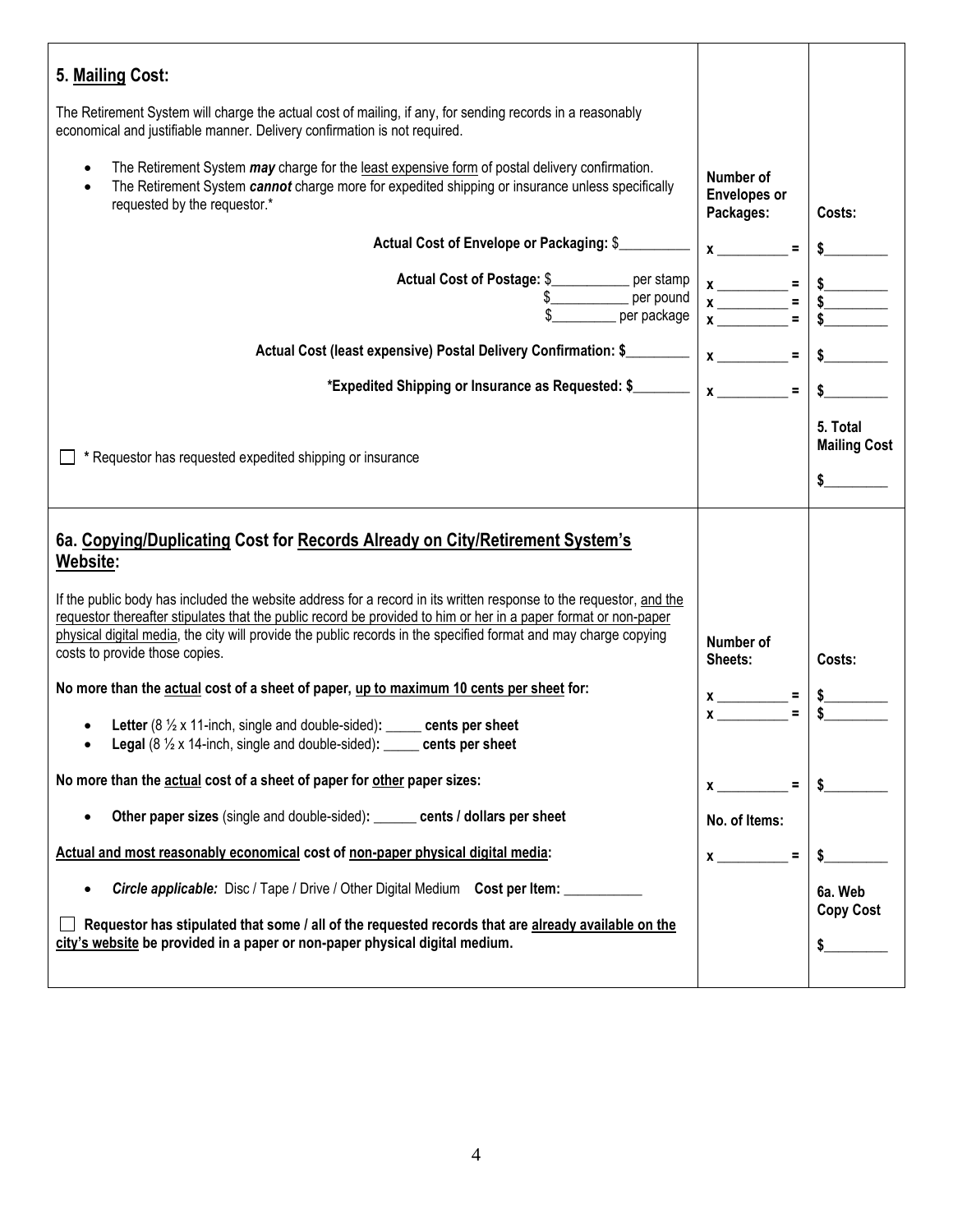| 6b. Labor Cost for Copying/Duplicating Records Already on City/Retirement System's<br>Website:<br>This shall not be more than the hourly wage of the city's lowest-paid employee capable of necessary duplication<br>or publication in this particular instance, regardless of whether that person is available or who actually performs<br>the labor. These costs will be estimated and charged in15-minute time increments (i.e.: 15-minutes or more); all<br>partial time increments must be rounded down. If the number of minutes is less than 15, there is no charge.<br>Hourly Wage Charged: \$<br>Charge per increment: \$<br><b>OR</b><br>OR<br>Hourly Wage with Fringe Benefit Cost: \$<br>Multiply the hourly wage by the percentage multiplier: _______%<br>Charge per increment: \$<br>and add to the hourly wage for a total per hour rate.<br>The city may use a fringe benefit multiplier greater<br>than the 50% limitation, not to exceed the actual costs of providing the information in the specified format.<br>$\Box$ Overtime rate charged as stipulated by Requestor<br>6c. Mailing Cost for Records Already on City's Website:<br>Actual Cost of Envelope or Packaging: \$<br>Actual Cost of Postage: \$____________ per stamp / per pound / per package<br>Actual Cost (least expensive) Postal Delivery Confirmation: \$<br>*Expedited Shipping or Insurance as Requested: \$<br>* Requestor has requested expedited shipping or insurance | To figure the<br>number of<br>increments, take<br>the number of<br>minutes:<br>____, divide by<br>-minute<br>increments, and<br>round down.<br>Enter below:<br>Number of<br><i>increments</i><br>$x \overline{\phantom{a}} =$<br>Number:<br>$x \overline{\phantom{a}} =$<br>$x \overline{\phantom{a}}$<br>$x \overline{ )} =$ | 6b. Web<br><b>Labor Cost</b><br>Costs:<br>$\frac{1}{2}$<br>$=$ $\frac{1}{2}$<br>6c. Web<br><b>Mailing Cost</b>                                                                                                                                                                                                                                                                                                                      |
|------------------------------------------------------------------------------------------------------------------------------------------------------------------------------------------------------------------------------------------------------------------------------------------------------------------------------------------------------------------------------------------------------------------------------------------------------------------------------------------------------------------------------------------------------------------------------------------------------------------------------------------------------------------------------------------------------------------------------------------------------------------------------------------------------------------------------------------------------------------------------------------------------------------------------------------------------------------------------------------------------------------------------------------------------------------------------------------------------------------------------------------------------------------------------------------------------------------------------------------------------------------------------------------------------------------------------------------------------------------------------------------------------------------------------------------------------------------------|-------------------------------------------------------------------------------------------------------------------------------------------------------------------------------------------------------------------------------------------------------------------------------------------------------------------------------|-------------------------------------------------------------------------------------------------------------------------------------------------------------------------------------------------------------------------------------------------------------------------------------------------------------------------------------------------------------------------------------------------------------------------------------|
| <b>Subtotal Fees Before Waivers, Discounts or Deposits:</b><br>Cost estimate<br>$\Box$<br>Bill<br>$\Box$<br><b>Estimated Time Frame to Provide Records:</b><br>3b. Contract Labor Cost to Redact:<br>(days or date)<br>The time frame estimate is nonbinding upon the<br>Retirement System, but the Retirement System<br>6a. Copying/Duplication of Records on Website:<br>is providing the estimate in good faith. Providing<br>6b. Labor Cost for Copying Records on Website:<br>an estimated time frame does not relieve the<br>6c. Mailing Costs for Records on Website:<br>Retirement System from any of the other<br>requirements of this act.                                                                                                                                                                                                                                                                                                                                                                                                                                                                                                                                                                                                                                                                                                                                                                                                                   | 1. Labor Cost for Copying:<br>2. Labor Cost to Locate:<br>3a. Labor Cost to Redact:<br>4. Copying/Duplication Cost:<br>5. Mailing Cost:<br><b>Subtotal Fees:</b>                                                                                                                                                              | $\begin{array}{c c}\n\hline\n\text{1} & \text{2} & \text{3} & \text{4} \\ \hline\n\text{2} & \text{4} & \text{5} & \text{6} \\ \hline\n\text{3} & \text{6} & \text{6} & \text{6} \\ \hline\n\text{4} & \text{5} & \text{6} & \text{6} \\ \hline\n\text{5} & \text{6} & \text{6} & \text{6} \\ \hline\n\text{6} & \text{6} & \text{6} & \text{6} \\ \hline\n\text{7} & \text{7} & \text{8} & \text{6} & \text{6} \\ \hline\n\text{8$ |
| <b>Waiver: Public Interest</b><br>A search for a public record may be conducted or copies of public records may be furnished without charge or at<br>a reduced charge if the city determines that a waiver or reduction of the fee is in the public interest because<br>searching for or furnishing copies of the public record can be considered as primarily benefiting the general<br>public.<br>All fees are waived<br>%<br>All fees are reduced by: ________<br>OR                                                                                                                                                                                                                                                                                                                                                                                                                                                                                                                                                                                                                                                                                                                                                                                                                                                                                                                                                                                                | <b>Subtotal Fees</b><br><b>After Waiver:</b>                                                                                                                                                                                                                                                                                  | \$                                                                                                                                                                                                                                                                                                                                                                                                                                  |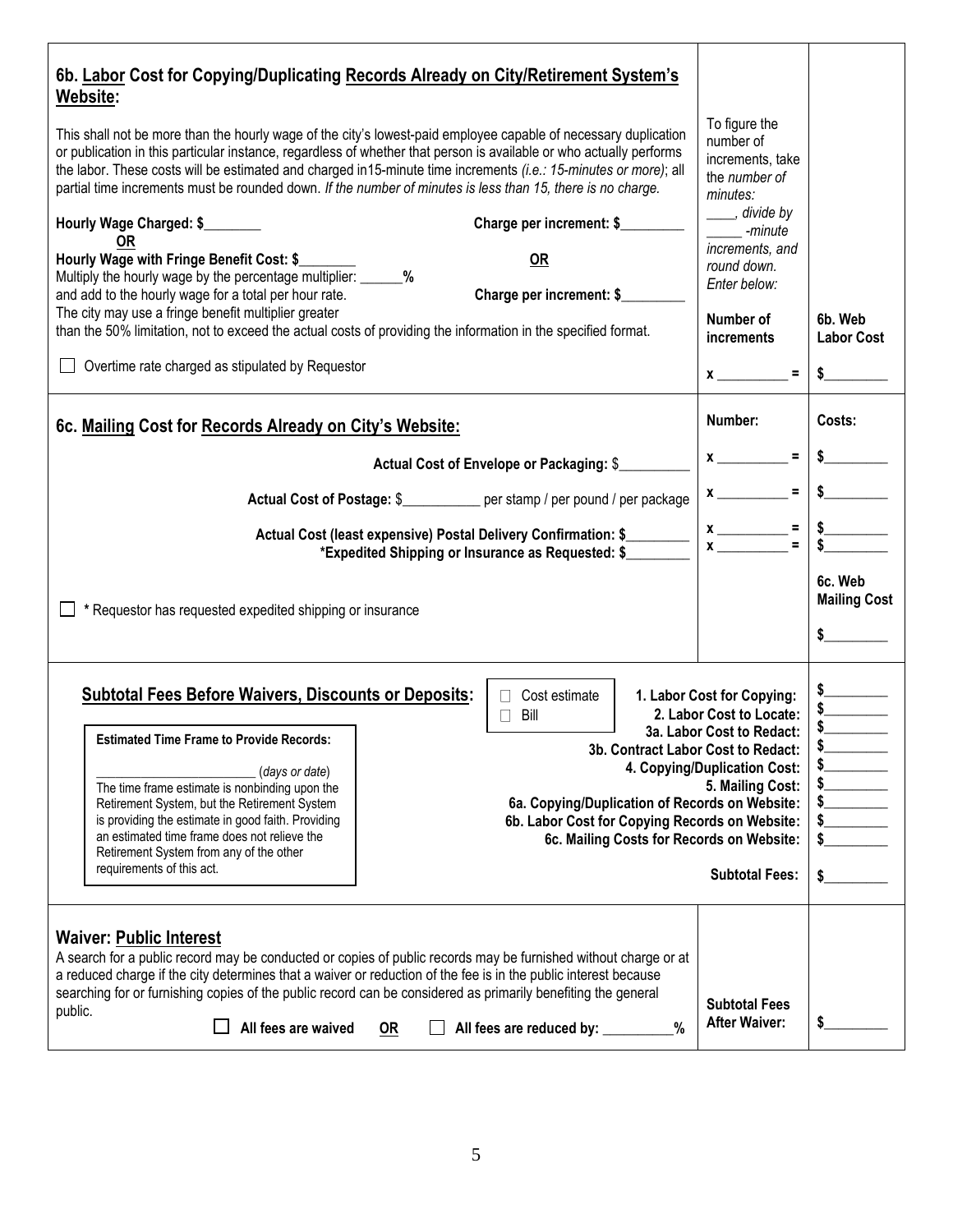| Discount: Indigence<br>A public record search must be made and a copy of a public record must be furnished without charge for the<br>first \$20.00 of the fee for each request by an individual who is entitled to information under this act and who:                                                                                                                                                                                                                                                                                                                                                                                                                                                                                                                                                                                                                                                                                                                                                                                                                                |                                                                   |                                             |
|---------------------------------------------------------------------------------------------------------------------------------------------------------------------------------------------------------------------------------------------------------------------------------------------------------------------------------------------------------------------------------------------------------------------------------------------------------------------------------------------------------------------------------------------------------------------------------------------------------------------------------------------------------------------------------------------------------------------------------------------------------------------------------------------------------------------------------------------------------------------------------------------------------------------------------------------------------------------------------------------------------------------------------------------------------------------------------------|-------------------------------------------------------------------|---------------------------------------------|
| 1) Submits an affidavit stating that the individual is indigent and receiving specific public assistance, OR                                                                                                                                                                                                                                                                                                                                                                                                                                                                                                                                                                                                                                                                                                                                                                                                                                                                                                                                                                          |                                                                   |                                             |
| 2) If not receiving public assistance, stating facts showing inability to pay the cost because of indigence.                                                                                                                                                                                                                                                                                                                                                                                                                                                                                                                                                                                                                                                                                                                                                                                                                                                                                                                                                                          |                                                                   |                                             |
| If a requestor is ineligible for the discount, the public body shall inform the requestor specifically of the reason<br>for ineligibility in the public body's written response. An individual is ineligible for this fee reduction if ANY of the<br>following apply:                                                                                                                                                                                                                                                                                                                                                                                                                                                                                                                                                                                                                                                                                                                                                                                                                 |                                                                   |                                             |
| (i) The individual has previously received discounted copies of public records from the same public<br>body twice during that calendar year, OR                                                                                                                                                                                                                                                                                                                                                                                                                                                                                                                                                                                                                                                                                                                                                                                                                                                                                                                                       |                                                                   |                                             |
| (ii) The individual requests the information in conjunction with outside parties who are offering or<br>providing payment or other remuneration to the individual to make the request. A public body may<br>require a statement by the requestor in the affidavit that the request is not being made in conjunction<br>with outside parties in exchange for payment or other remuneration.                                                                                                                                                                                                                                                                                                                                                                                                                                                                                                                                                                                                                                                                                            | <b>Subtotal Fees</b><br><b>After Discount</b><br>(subtract \$20): | \$                                          |
| <b>Eligible for Indigence Discount</b>                                                                                                                                                                                                                                                                                                                                                                                                                                                                                                                                                                                                                                                                                                                                                                                                                                                                                                                                                                                                                                                |                                                                   |                                             |
| <b>Discount: Nonprofit Organization</b><br>A public record search must be made and a copy of a public record must be furnished without charge for the<br>first \$20.00 of the fee for each request by a nonprofit organization formally designated by the state to carry out<br>activities under subtitle C of the federal Developmental Disabilities Assistance and Bill of Rights Act of 2000 and<br>the federal Protection and Advocacy for Individuals with Mental Illness Act, if the request meets ALL of the<br>following requirements:<br>(i) Is made directly on behalf of the organization or its clients.<br>(ii) Is made for a reason wholly consistent with the mission and provisions of those laws<br>under section 931 of the Michigan Mental Health Code, 1974 PA 258, MCL 330.1931.<br>(iii) Is accompanied by documentation of its designation by the state, if requested by the Retirement<br>System.<br>$\Box$<br><b>Eligible for Nonprofit Discount</b>                                                                                                         | <b>Subtotal Fees</b><br><b>After Discount</b><br>(subtract \$20): |                                             |
| Deposit: Good Faith<br>The Retirement System may require a good-faith deposit in either its initial response or a subsequent response<br>before providing the public records to the requestor if the entire fee estimate or charge authorized under this<br>section exceeds \$50.00, based on a good-faith calculation of the total fee. The deposit cannot exceed 1/2 of<br>the total estimated fee.<br>Percent of Deposit: _______<br>%                                                                                                                                                                                                                                                                                                                                                                                                                                                                                                                                                                                                                                             | Date Paid:                                                        | <b>Deposit</b><br>Amount<br>Required:<br>\$ |
| Deposit: Increased Deposit Due to Previous FOIA Fees Not Paid In Full<br>After a retirement system has granted and fulfilled a written request from an individual under this act, if the<br>retirement system has not been paid in full the total amount of fees for the copies of public records that the<br>system made available to the individual as a result of that written request, the retirement system may require<br>an increased estimated fee deposit of up to 100% of the estimated fee before it begins a full public<br>record search for any subsequent written request from that individual if ALL of the following apply:<br>(a) The final fee for the prior written request was not more than 105% of the estimated fee.<br>(b) The public records made available contained the information being sought in the prior written<br>request and are still in the retirement system's possession.<br>(c) The public records were made available to the individual, subject to payment, within the best effort<br>estimated time frame given for the previous request. |                                                                   |                                             |